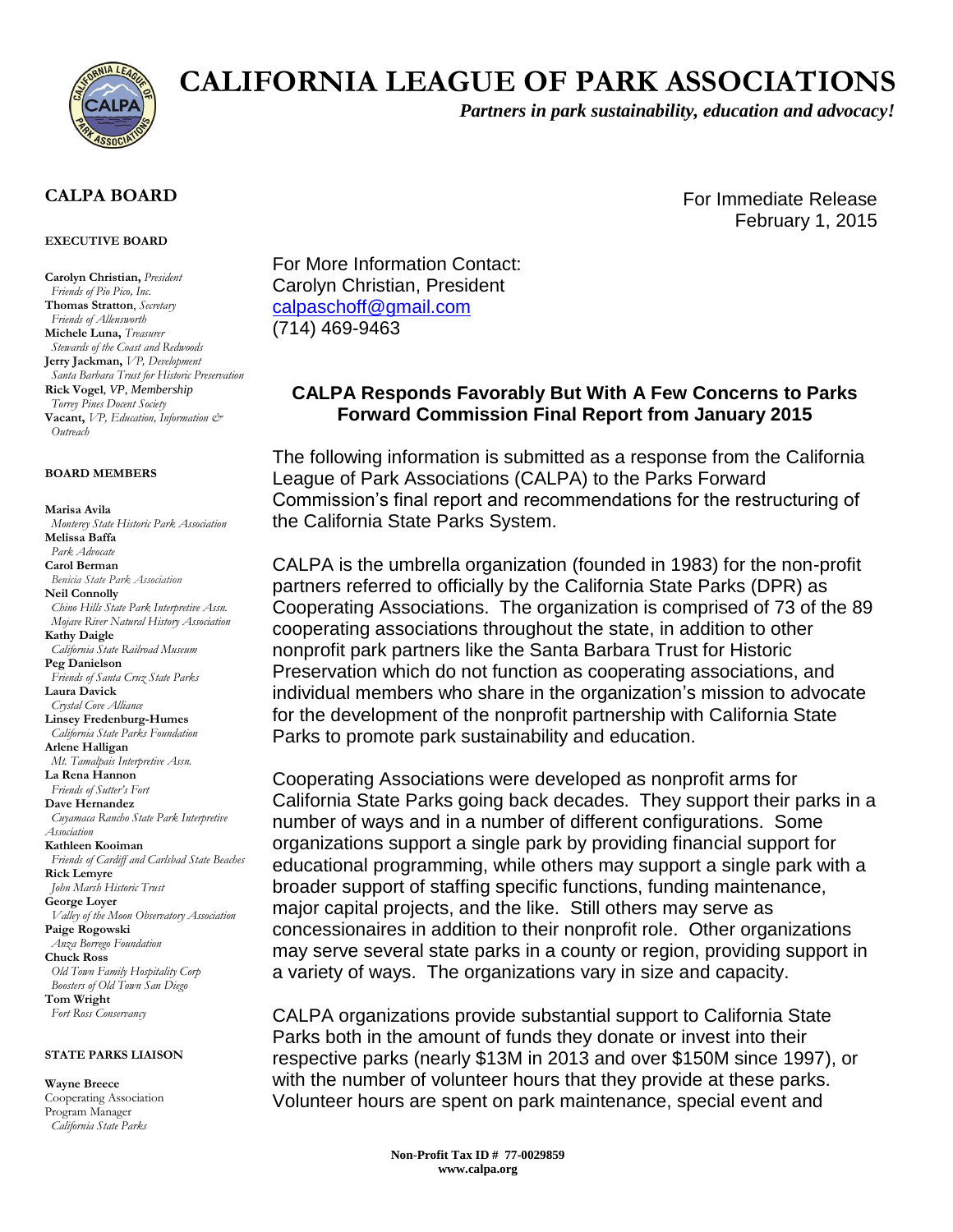project staffing, educational programming, and the like. Over 32,000 individuals from these organizations donate their time.

The magnitude of these roles have increased dramatically since the financial crisis and threatened closures which began in 2008. Many of the cooperating associations were directly responsible or assisted in preventing closure of their respective parks. Some cooperating associations even assisted other parks and organizations to prevent their closures at the height of the crisis.

CALPA, as an organization, agrees with many points made in the Parks Forward Commission's report. First and foremost, major changes within the California State Parks system are absolutely necessary. Cooperating Association members are also keenly aware of the need to develop financial sustainability. Our organizations have been operating alongside California State Parks in crisis mode for far too long, and a long-term, sustainable solution needs to be developed. In addition, CALPA agrees that embedding a group on the inside to make the changes necessary is the only way these changes will come about. And finally, the call for the inclusion of younger generations and ethnic groups is also a point on which we agree with the commission's report.

With those points of agreement as starting points, there are several points that CALPA would like to make regarding the report. One of our concerns as park partners is the lack of visibility of nonprofits in the report and in the general discussion of parks. As our role as partners to keep our parks open has drastically increased over the past several years, we would anticipate that our role in the new transition would also increase. We believe that this is something that would add a great amount of public confidence to the plan, given the role of the nonprofit partners in helping ward-off park closures and service reductions since 2008. The transition team that the report calls for does not contain members of the park partners who played an important role in preventing park closures. We firmly believe that members of nonprofit partners, and other organizations, should be included as members of this transition team to ensure that we have a place at the table when it comes to the revamping of the California State Parks system.

One request of CALPA is to find a way to even the playing field of parks across the state, by providing consistent levels of service and representation with headquarters in Sacramento. While some cooperating associations and their parks enjoy a very good relationship with their district staff and are in constant communication, some have little or no communication with local staff or have an adversarial relationship.

A majority of Cooperating Associations are revenue generators for their parks. This role has become even more prevalent during the economic crisis. Our current placement within DPR, is with the office of Interpretation (Education). Many of our members feel that this placement needs to be reconsidered given our strong financial role. As the focus on the Parks Forward report indicates, a move towards revenue generation is crucial. As park partners already engaged in the revenue generation process, we feel that aligning our organizations with the department's own revenue generation department would be a good strategy. This would bring into focus our current contributions to the department and focus on our ability to generate revenue in ways that the department cannot. Given the right staff to support us in our endeavors, the partnership between state and nonprofit revenue generation could be very successful. In